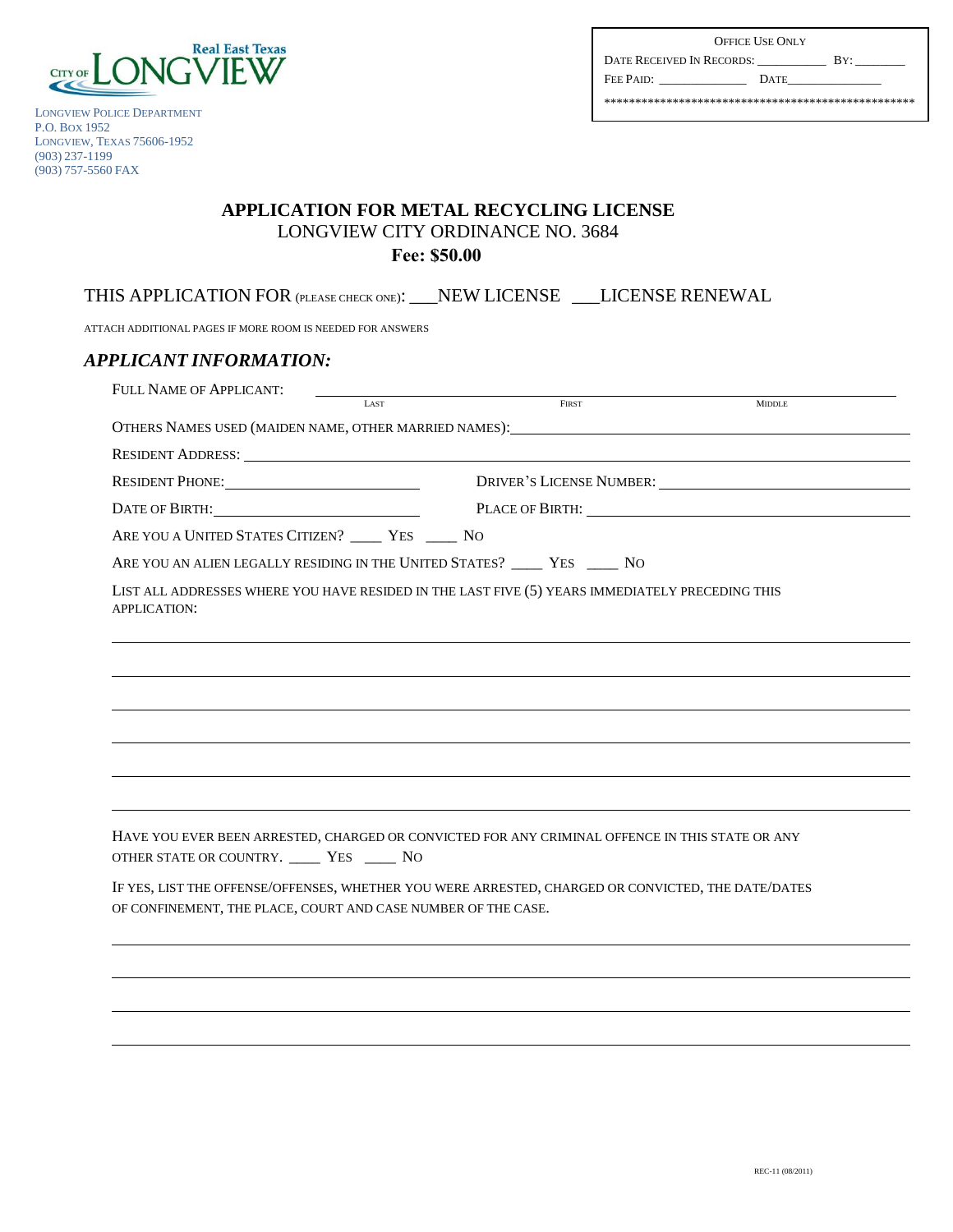## *BUSINESS INFORMATION:*

| ADDRESS AT WHICH APPLICANT WILL OPERATE BUSINESS AND MAINTAIN RECORDS:                                                                                                |                                               |  |  |  |
|-----------------------------------------------------------------------------------------------------------------------------------------------------------------------|-----------------------------------------------|--|--|--|
|                                                                                                                                                                       |                                               |  |  |  |
|                                                                                                                                                                       | BUSINESS PHONE NUMBER: FEDERAL TAX ID NUMBER: |  |  |  |
| IF APPLICANT IS A PARTNERSHIP (ANSWER THIS SECTION IF THE BUSINESS IS A PARTNERSHIP):                                                                                 |                                               |  |  |  |
| FULL NAME, RESIDENT ADDRESS, RESIDENT PHONE NUMBER OF EACH PARTNER:                                                                                                   |                                               |  |  |  |
|                                                                                                                                                                       |                                               |  |  |  |
|                                                                                                                                                                       |                                               |  |  |  |
|                                                                                                                                                                       |                                               |  |  |  |
|                                                                                                                                                                       |                                               |  |  |  |
|                                                                                                                                                                       |                                               |  |  |  |
|                                                                                                                                                                       |                                               |  |  |  |
|                                                                                                                                                                       |                                               |  |  |  |
|                                                                                                                                                                       |                                               |  |  |  |
|                                                                                                                                                                       |                                               |  |  |  |
|                                                                                                                                                                       |                                               |  |  |  |
|                                                                                                                                                                       |                                               |  |  |  |
|                                                                                                                                                                       |                                               |  |  |  |
|                                                                                                                                                                       |                                               |  |  |  |
|                                                                                                                                                                       |                                               |  |  |  |
| HAVE YOU OR ANY PARTNER TO THIS BUSINESS HAD A LICENSE GOVERNING THE BUSINESS DESCRIBED IN THE<br>METAL RECYCLING ENTITIES ORDINANCE REVOKED? _____ YES _____ NO      |                                               |  |  |  |
| HAS ANY PARTNER TO THIS BUSINESS EVER BEEN ARRESTED, CHARGED OR CONVICTED FOR ANY CRIMINAL<br>OFFENCE IN THIS STATE OR ANY OTHER STATE OR COUNTRY. _____ YES _____ NO |                                               |  |  |  |
| IF YES, LIST THE NAME OF EACH PARTNER, THE OFFENSE/OFFENSES, WHETHER HE/SHE WAS ARRESTED, CHARGED                                                                     |                                               |  |  |  |

OR CONVICTED, THE DATE/DATES OF CONFINEMENT, AND THE PLACE, COURT AND CASE NUMBER OF THE CASE.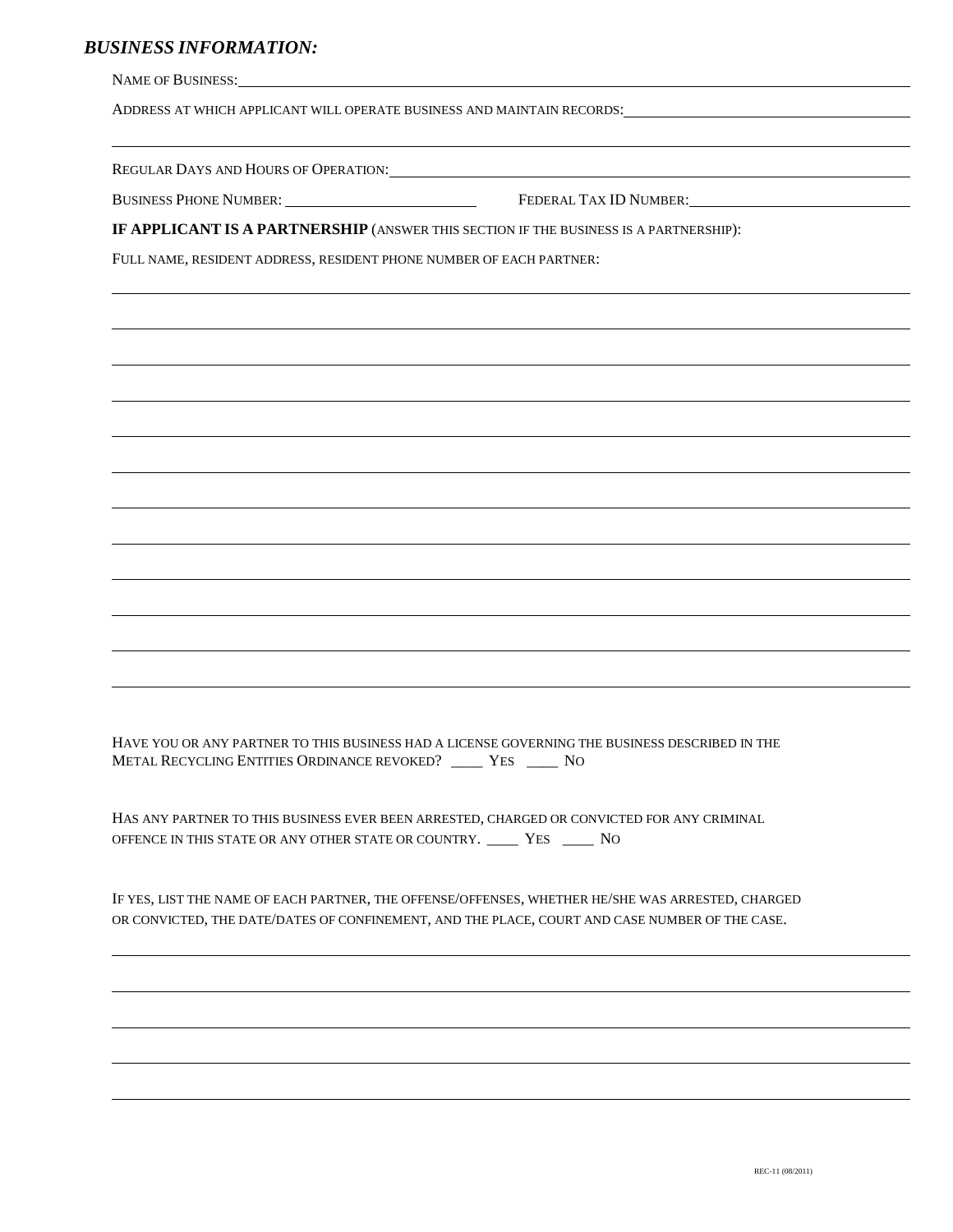## **IF APPLICANT IS A CORPORATION OR LIMITED LIABILITY COMPANY** (ANSWER THIS SECTION IF THE BUSINESS IS A CORPORATION LIMITED LIABILITY COMPANY):

FULL NAME, RESIDENT ADDRESS, RESIDENT PHONE NUMBER OF EACH OFFICER AND/OR DIRECTOR:

HAVE YOU OR ANY OFFICER AND/OR DIRECTOR FOR THIS BUSINESS HAD A LICENSE GOVERNING THE BUSINESS DESCRIBED IN THE METAL RECYCLING ENTITIES ORDINANCE REVOKED? \_\_\_\_ YES \_\_\_\_ NO

HAS ANY OFFICER AND/OR DIRECTOR FOR THIS BUSINESS EVER BEEN ARRESTED, CHARGED OR CONVICTED FOR ANY CRIMINAL OFFENCE IN THIS STATE OR ANY OTHER STATE OR COUNTRY. \_\_\_\_\_ YES \_\_\_\_\_ NO

IF YES, LIST THE NAME OF EACH OFFICER AND/OR DIRECTOR, OFFENSE/OFFENSES, WHETHER HE/SHE WAS ARRESTED, CHARGED OR CONVICTED, THE DATE/DATES OF CONFINEMENT, AND THE PLACE, COURT AND CASE NUMBER OF THE CASE.